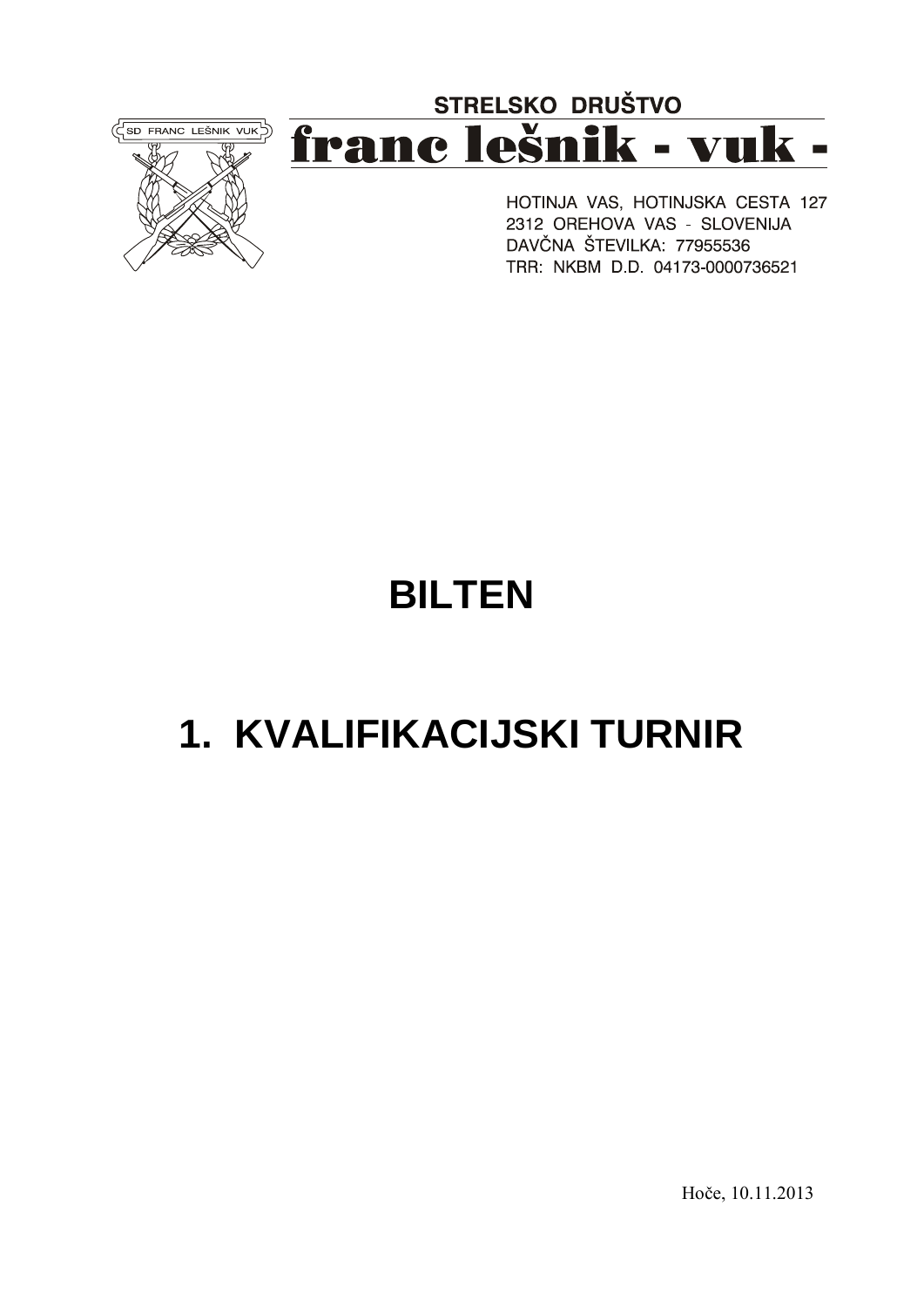Delegiran sodnik : Anton Jože MAJHENIČ, MS A3284

Sodniki na liniji:

- Igor RAJŠP, DS SLO P00058
- Boštjan GRIL, DS SLO P00063
- Anton LUBEJ, DS SLO P00062
- Danijel SVENŠEK, DS SLO P00067

Tehnična kontrola opreme:

- Sonja SREŠ, član, RS P01980

Žirija tekmovanja:

- Peter GOLOB, MS B5779
- Jernej JAZBINŠEK, DS SLO P00061

Žirija za pritožbe:

- Jože Anton MAJHENIČ, MS A3284
- Tomaž VRABIČ, DS SLO P00065

Posredovalec rezultatov SIUS: Jernej ADLEŠIČ

Vodja tekmovanja : Aleksander SKODIČ

Prijava :

- Ivan KOPŠE
- Sonja SREŠ

Tekmovanje potekalo po pravilih ISSF. V skladu s 29. členom Pravilnika o državnih prvenstvih so društva za dosego ekipne norme za nastop na državnem prvenstvu prijavila ekipe, vendar nismo zaznali starostno mešanih ekip.

Finala se niso izvajala, saj to ni omogočala tehnična oprema strelišča.

Pritožb ni bilo, žirija izrekla nekaj opozoril glede spoštovanja varnostnega pravila ISSF 6.2.2.2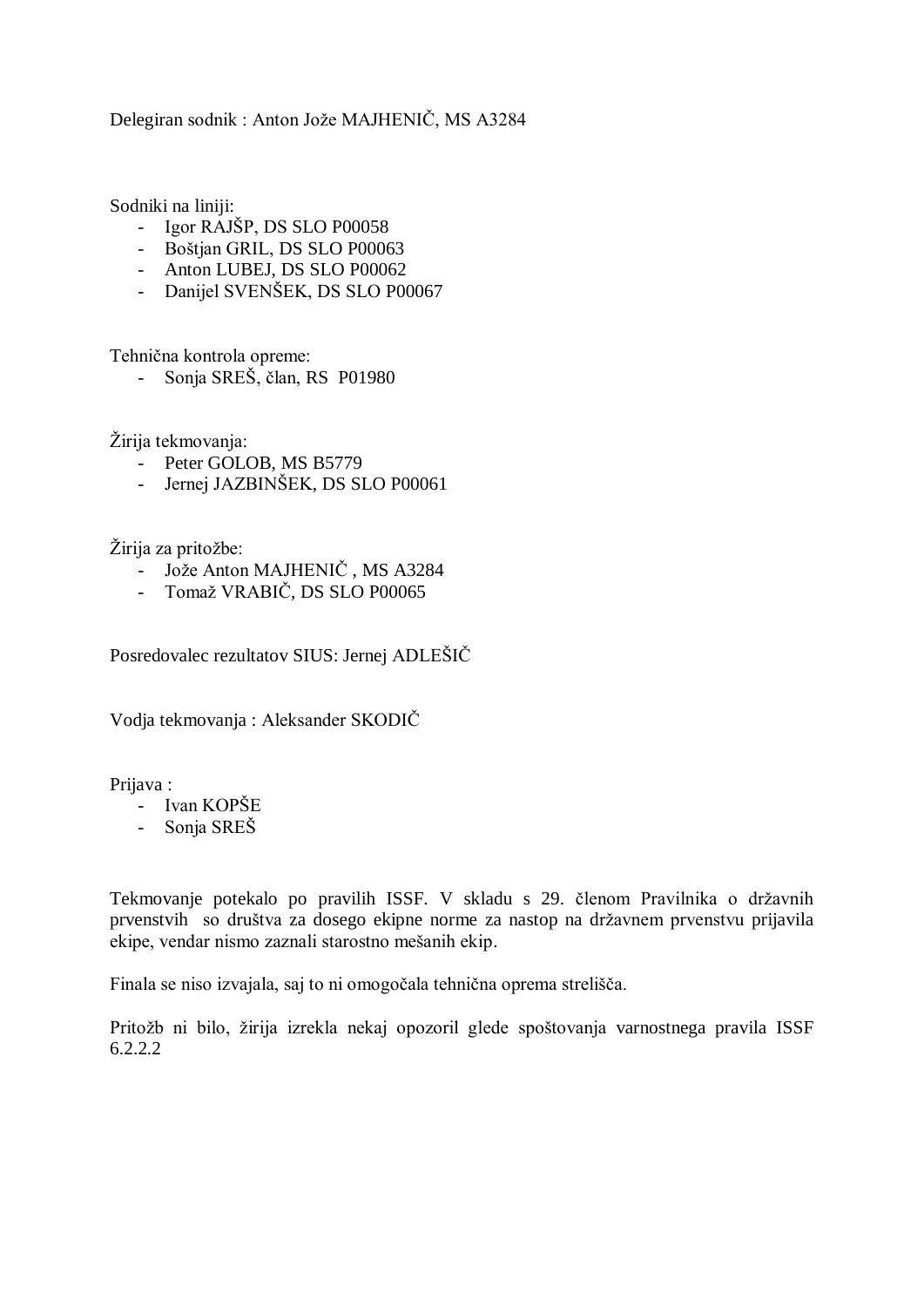

#### **Individual 10m AIR PISTOL JUNIOR WOMEN RESULTS**





SUN 10 NOV 2013, START TIME 09:00

| Rankl | <b>FP</b>        | <b>Bib No IName</b> |                      | <b>Nat</b> |    | <b>Series</b> |                |    | Total      | <b>Remarks</b> |
|-------|------------------|---------------------|----------------------|------------|----|---------------|----------------|----|------------|----------------|
|       |                  |                     |                      |            |    | 2             | 3 <sup>1</sup> | 4  |            |                |
|       | $1 \overline{7}$ | 6                   | KOVAČIČ Anuša        | <b>MSE</b> | 91 | 94            | 88             | 92 | $365 - 7x$ |                |
|       | 24               | 1                   | <b>TKALEC Jagoda</b> | <b>DPR</b> | 91 | 92            | 87             | 92 | $362 - 5x$ |                |
|       | 36               | $\mathbf{2}$        | <b>TKALEC Vesna</b>  | <b>DPR</b> | 84 | 90            | 93             | 92 | $359 - 4x$ |                |
| 4     | - 5              | 5                   | FERJAN Nika          | <b>GRO</b> | 86 | 83            | 85             | 88 | $342 - 4x$ |                |
|       | 5 9              | 4                   | VIGNJEVIČ Alekseja   | <b>DPR</b> | 81 | 84            | 88             | 87 | $340 - 1x$ |                |
|       |                  | 3                   | ŽUPANC Vesna         | <b>DPR</b> |    |               |                |    |            | <b>DNS</b>     |

Protest Date / Time:



**Summary** 

**TVEZA** 

UNION OF

Number of athletes on this list: 6; Total number of athletes: 27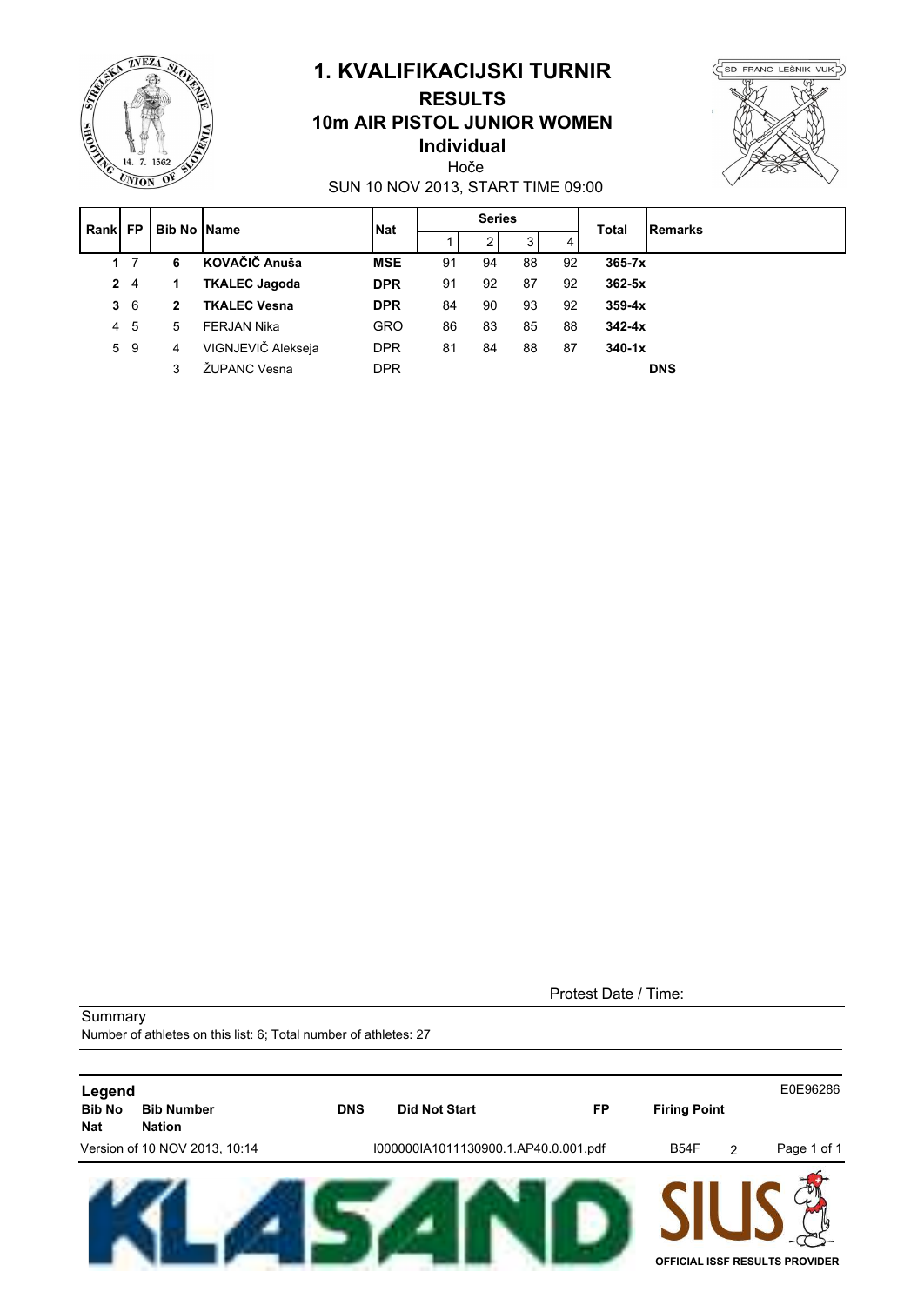

## **1. KVALIFIKACIJSKI TURNIR**

#### **TEAM 10m AIR PISTOL JUNIOR WOMEN RESULTS**





SUN 10 NOV 2013, START TIME 09:00

| Rank | <b>Bib No Name</b> |                         |     | <b>Series</b> |     |     | <b>Total</b> | <b>Remarks</b> |
|------|--------------------|-------------------------|-----|---------------|-----|-----|--------------|----------------|
|      |                    |                         |     | 2             | 3   | 4   |              |                |
| 1    |                    | SD DUŠAN POŽENEL REČICA | 256 | 266           | 268 | 271 | 1061-10x     |                |
|      |                    | <b>TKALEC Jagoda</b>    | 91  | 92            | 87  | 92  | $362 - 5x$   |                |
|      | $\mathcal{P}$      | <b>TKALEC Vesna</b>     | 84  | 90            | 93  | 92  | $359-4x$     |                |
|      | 4                  | VIGNJEVIČ Alekseja      | 81  | 84            | 88  | 87  | $340 - 1x$   |                |

Protest Date / Time:

**Summary** Number of athletes on this list: 3; Total number of athletes: 27; Total number of teams: 1

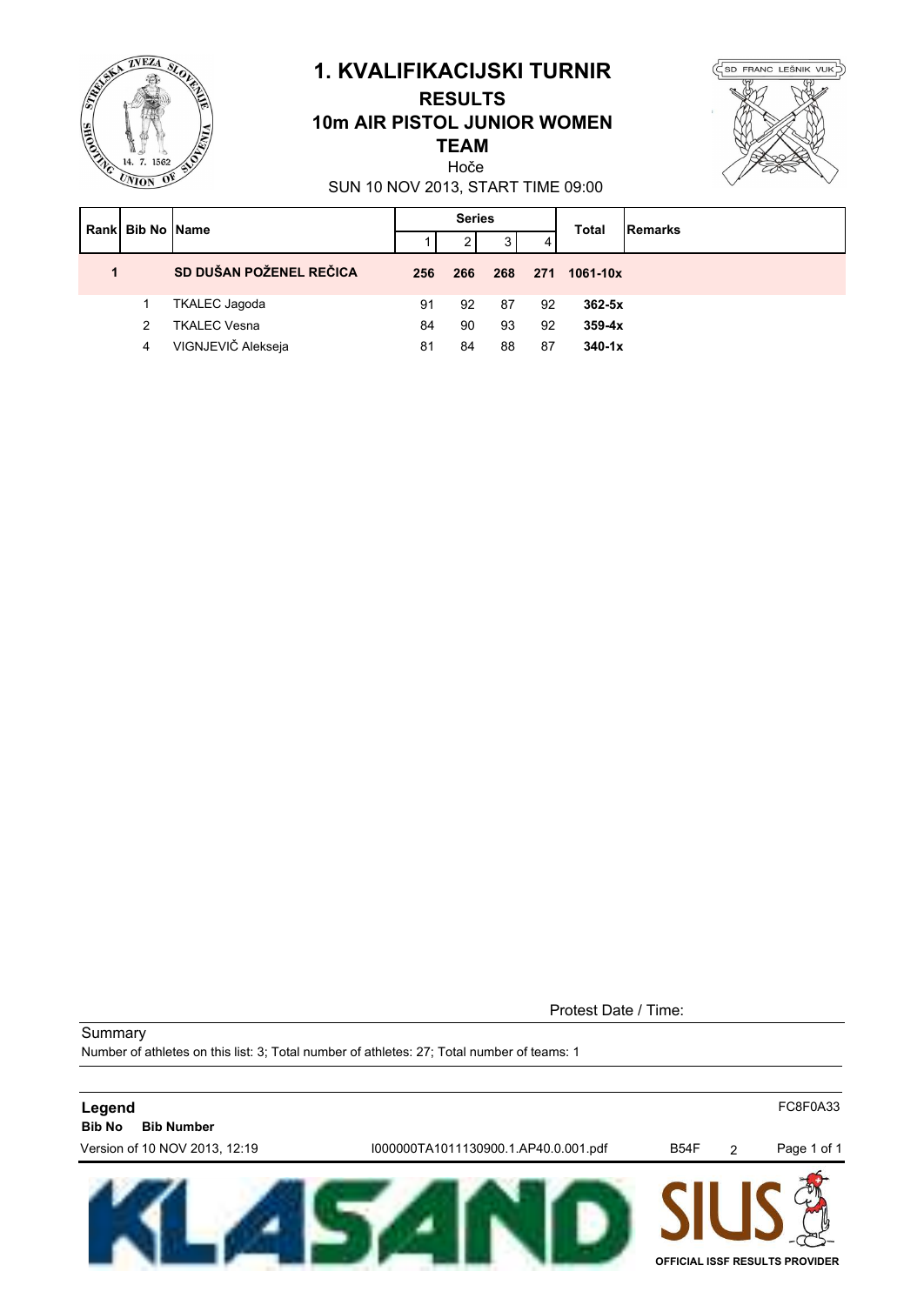

#### **Individual 10m AIR PISTOL JUNIOR MEN RESULTS**



Hoče

| <b>Rank</b> | <b>FP</b> | <b>Bib No IName</b> |                    | <b>Nat</b> |    |    | <b>Series</b> |    |    |    | <b>Total</b> | Remarks    |
|-------------|-----------|---------------------|--------------------|------------|----|----|---------------|----|----|----|--------------|------------|
|             |           |                     |                    |            |    | 2  | 3             | 4  | 5  | 6  |              |            |
|             | 1 36      | 35                  | <b>STOJAK Sašo</b> | <b>PTU</b> | 91 | 95 | 96            | 95 | 96 | 93 | 566-14x      |            |
|             | 2 38      | 38                  | ČEPER Jože         | <b>VVB</b> | 89 | 91 | 94            | 89 | 92 | 93 | 548-10x      |            |
|             | 3 3 3     | 34                  | <b>ŠIREC Tadej</b> | <b>PTU</b> | 91 | 89 | 91            | 90 | 93 | 91 | 545-7x       |            |
|             | 4 3 2     | 31                  | ŠKRABEC Blaž       | ŠLO        | 91 | 90 | 92            | 90 | 91 | 90 | 544-9x       |            |
|             | 5 37      | 37                  | ŠMID Jan           | ŽEL        | 92 | 90 | 82            | 88 | 90 | 89 | $531 - 5x$   |            |
|             | 6 34      | 33                  | ČERVEK Janez       | <b>GRO</b> | 88 | 87 | 86            | 91 | 92 | 87 | $531 - 5x$   |            |
|             | 7 35      | 36                  | <b>VRHUNC Uroš</b> | ŽEL        | 87 | 83 | 83            | 89 | 88 | 90 | $520 - 6x$   |            |
|             |           | 32                  | TRONTELJ Žan       | <b>GRO</b> |    |    |               |    |    |    |              | <b>DNS</b> |

SUN 10 NOV 2013, START TIME 09:00

Protest Date / Time:

**Legend** C99B4480 **Bib No Bib Number DNS Did Not Start FP Firing Point Nat Nation** Version of 10 NOV 2013, 10:13 I100000IA1011130900.1.AP60.0.001.pdf B54F 4 Page 1 of 1 52 **OFFICIAL ISSF RESULTS PROVIDER**



**Summary** 

Number of athletes on this list: 8; Total number of athletes: 27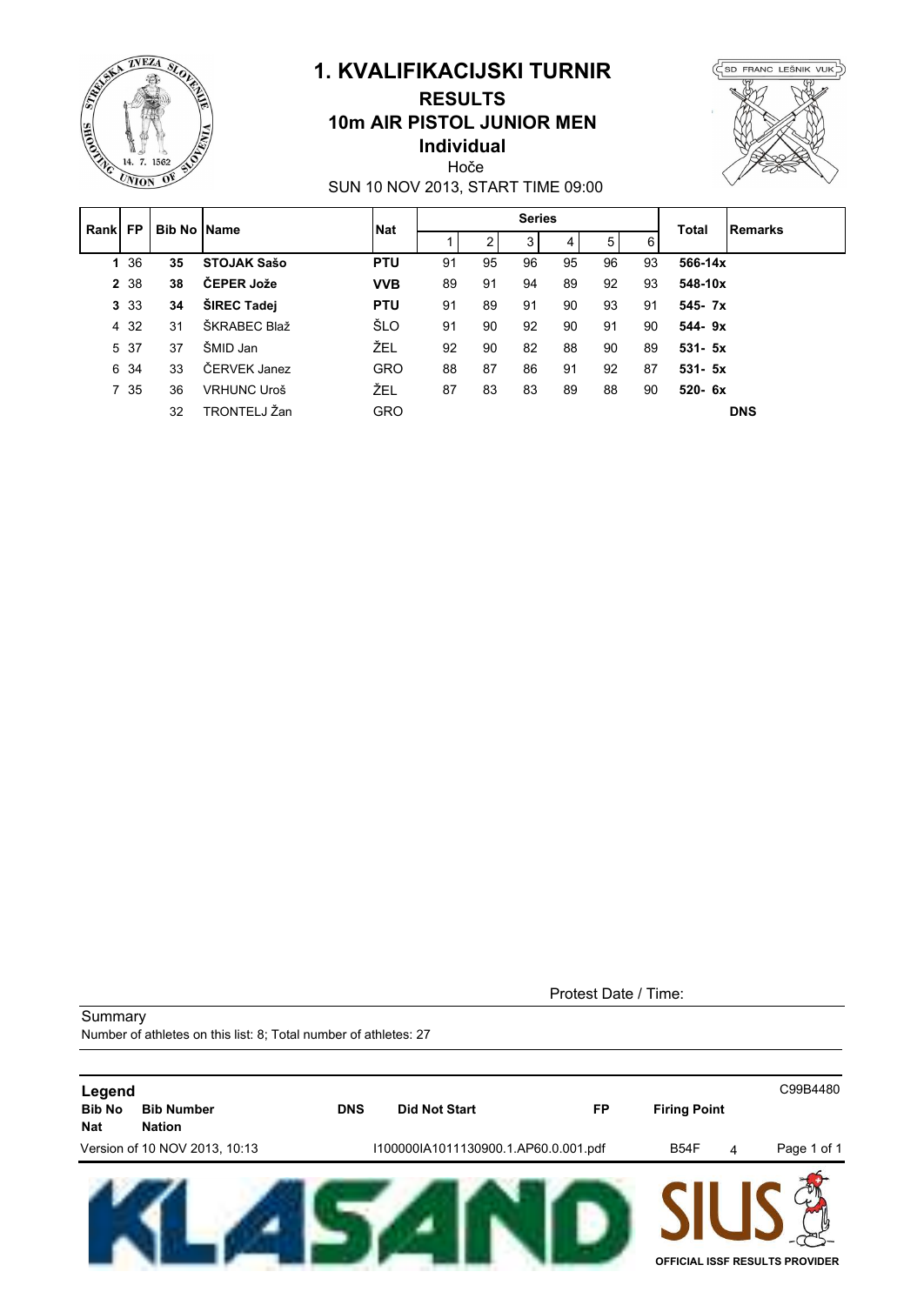

# **1. KVALIFIKACIJSKI TURNIR**

#### **Individual 10m AIR PISTOL WOMEN RESULTS**



SUN 10 NOV 2013, START TIME 09:00 Hoče

| Rankl | <b>FP</b> | <b>Bib No IName</b> |                        | <b>Nat</b> |    | <b>Series</b>  |    |    | Total      | <b>Remarks</b> |
|-------|-----------|---------------------|------------------------|------------|----|----------------|----|----|------------|----------------|
|       |           |                     |                        |            |    | $\overline{a}$ | 3  | 4  |            |                |
|       | 1114      | 15                  | <b>DOBRAVEC Petra</b>  | ŽEL        | 96 | 92             | 90 | 95 | $373-9x$   |                |
|       | 2 20      | 18                  | RAUŠL Majda            | <b>PTU</b> | 90 | 95             | 94 | 93 | $372-9x$   |                |
|       | 325       | 21                  | <b>DIMEC Alenka</b>    | <b>MVE</b> | 95 | 92             | 95 | 89 | $371-9x$   |                |
|       | 4 24      | 22                  | <b>KOLMAN Mojca</b>    | <b>MSE</b> | 93 | 92             | 89 | 93 | $367 - 6x$ |                |
|       | 5 26      | 23                  | <b>VODEB Katja</b>     | LIB        | 91 | 92             | 91 | 92 | $366-5x$   |                |
|       | 6 22      | 19                  | PEŠAKOVIĆ Mateja       | <b>PTU</b> | 92 | 89             | 92 | 93 | $366-4x$   |                |
|       | 7 17      | 12                  | LEVANIČ Mateja         | <b>KOR</b> | 90 | 92             | 93 | 90 | $365-8x$   |                |
| 8     | 18        | 17                  | <b>PRELEC Romana</b>   | ŽEL        | 95 | 88             | 92 | 87 | $362 - 2x$ |                |
| 9     | 16        | 16                  | PREZELJ Irena          | ŽEL        | 94 | 91             | 90 | 85 | $360-8x$   |                |
| 10    | 15        | 11                  | <b>KUFNER Valerija</b> | <b>DPR</b> | 91 | 89             | 88 | 90 | $358-3x$   |                |
|       | 11 19     | 13                  | OBLAK Urška            | OLI        | 86 | 85             | 89 | 91 | $351 - 5x$ |                |
|       | 12 23     | 20                  | SULJIČ Sabina          | <b>MVE</b> | 89 | 85             | 92 | 85 | $351 - 1x$ |                |
| 13    | 21        | 14                  | ČREŠNIK Leopoldina     | DOL        | 85 | 80             | 83 | 89 | $337 - 1x$ |                |

Protest Date / Time:

**Summary** Number of athletes on this list: 13; Total number of athletes: 27

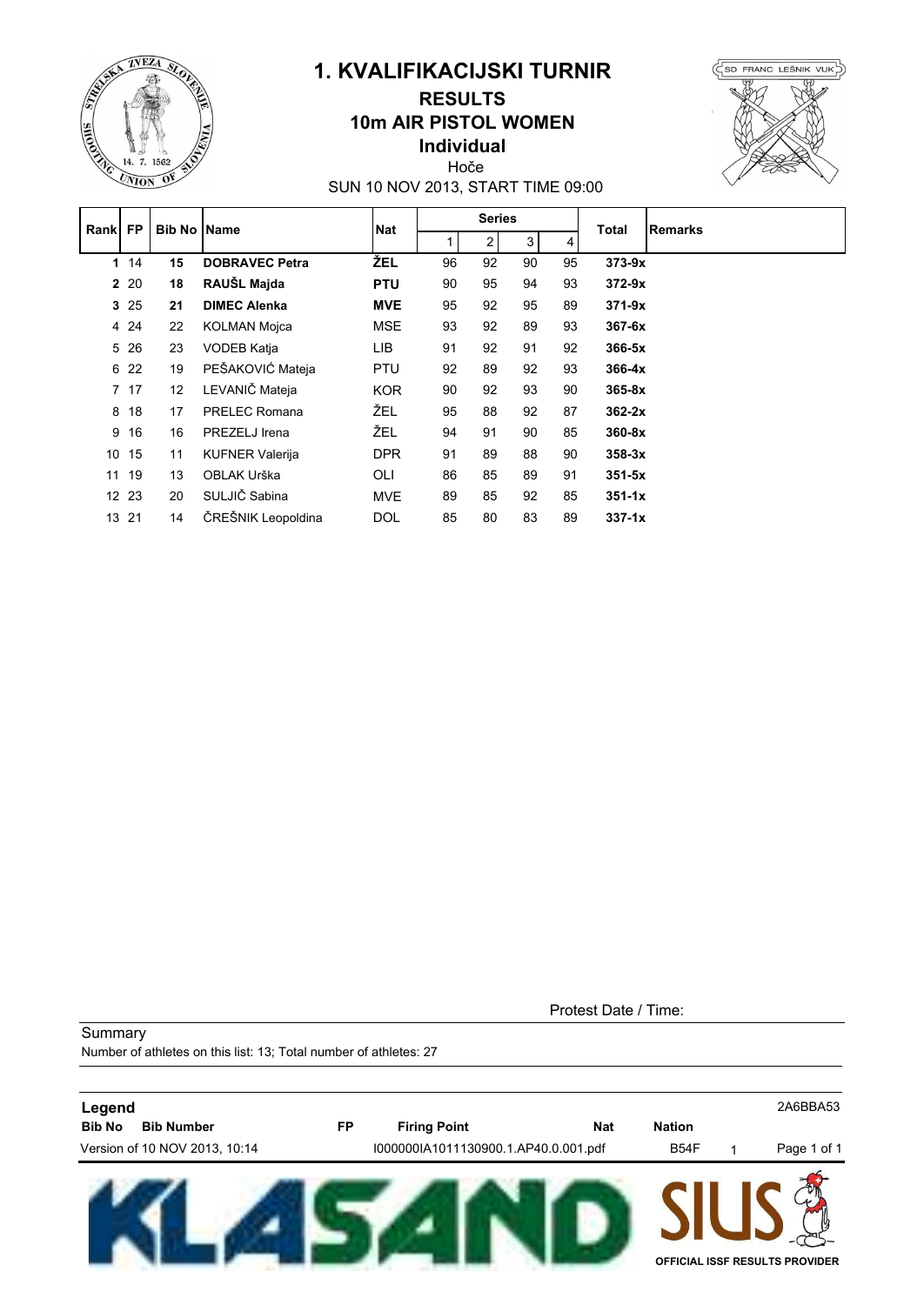

#### **10m AIR PISTOL WOMEN RESULTS**

#### **TEAM**

Hoče



SUN 10 NOV 2013, START TIME 09:00

| Rankl | <b>Bib No Name</b> |                     |     | <b>Series</b> |     |     | Total    | <b>Remarks</b> |
|-------|--------------------|---------------------|-----|---------------|-----|-----|----------|----------------|
|       |                    |                     |     | 2             | 3   | 4   |          |                |
| 1     |                    | <b>SD ŽELEZNIKI</b> | 285 | 271           | 272 | 267 | 1095-19x |                |
|       | 15                 | DOBRAVEC Petra      | 96  | 92            | 90  | 95  | $373-9x$ |                |
|       | 17                 | PRELEC Romana       | 95  | 88            | 92  | 87  | $362-2x$ |                |
|       | 16                 | PREZELJ Irena       | 94  | 91            | 90  | 85  | $360-8x$ |                |

Protest Date / Time:

**Summary** Number of athletes on this list: 3; Total number of athletes: 27; Total number of teams: 1



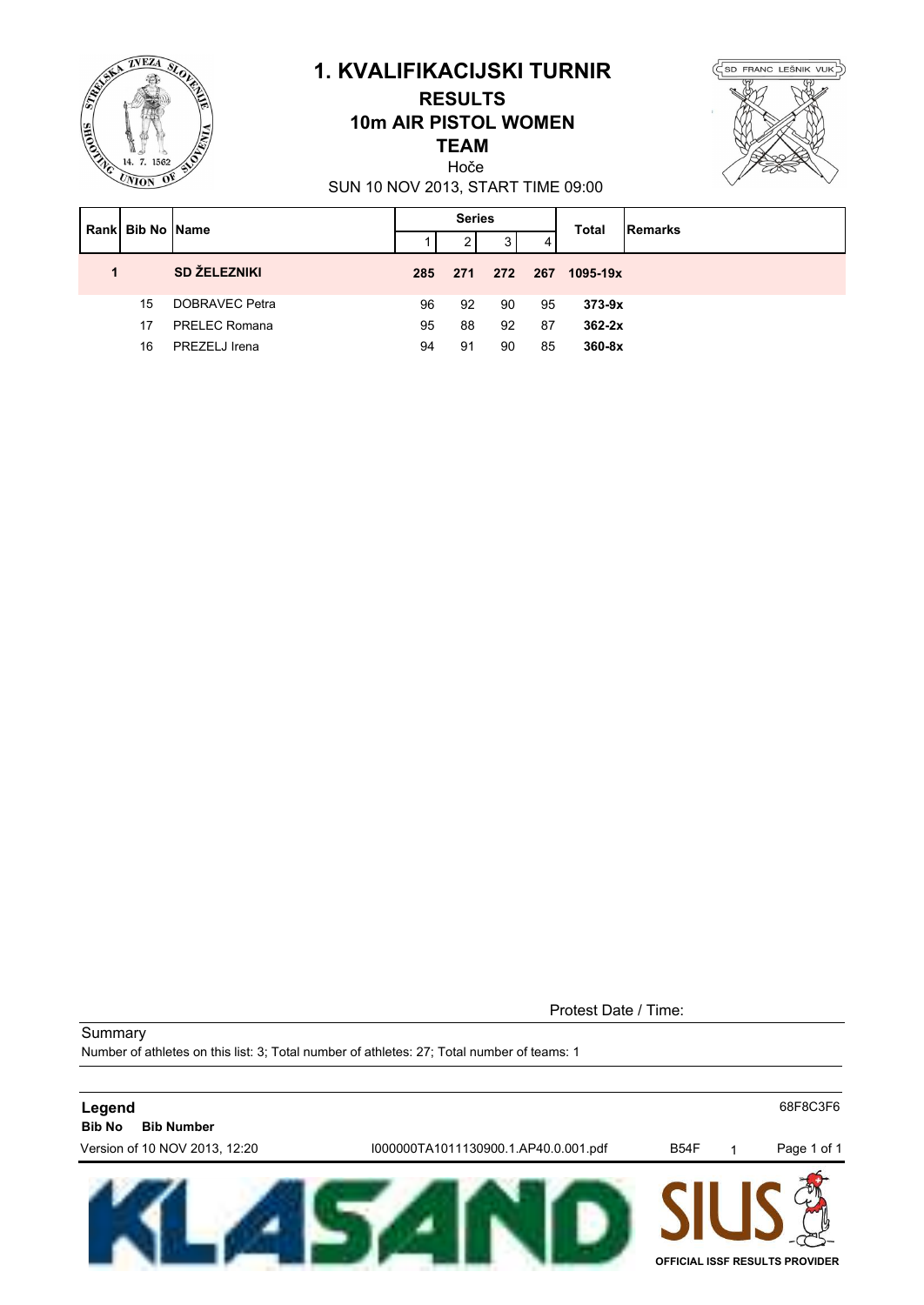

#### **Individual 10m AIR PISTOL MEN 1. KVALIFIKACIJSKI TURNIR RESULTS**



SUN 10 NOV 2013, START TIME 09:00 Hoče

| Rankl       | <b>FP</b>      | <b>Bib No IName</b> |                       | <b>Nat</b> | Team               |              |    | <b>Series</b> |                         |    |    | <b>Total</b> | Re |
|-------------|----------------|---------------------|-----------------------|------------|--------------------|--------------|----|---------------|-------------------------|----|----|--------------|----|
|             |                |                     |                       |            |                    | $\mathbf{1}$ | 2  | 3             | $\overline{\mathbf{4}}$ | 5  | 6  |              | m  |
| $\mathbf 1$ | 5              | 54                  | REPIČ Rožle           | <b>KAM</b> |                    | 94           | 97 | 95            | 95                      | 95 | 94 | 570-17x      |    |
| 2           | 26             | 74                  | <b>IVANC Franci</b>   | <b>GRO</b> | <b>SD GROSUPLJ</b> | 96           | 94 | 95            | 95                      | 95 | 95 | 570-11x      |    |
| 3           | 33             | 83                  | <b>JUVAN Klemen</b>   | <b>MSE</b> |                    | 93           | 91 | 98            | 94                      | 98 | 95 | 569-17x      |    |
| 4           | 35             | 72                  | TOMAŠEVIČ Klemen      | ŽEL        |                    | 94           | 93 | 95            | 95                      | 96 | 96 | 569-16x      |    |
| 5           | 34             | 71                  | LJUBIČ Cveto          | <b>SKO</b> |                    | 93           | 95 | 95            | 96                      | 96 | 94 | 569-13x      |    |
| 6           | $\overline{7}$ | 55                  | HODŽIĆ Emerik         | <b>KOR</b> |                    | 94           | 95 | 95            | 96                      | 96 | 92 | 568-21x      |    |
| 7           | 9              | 56                  | <b>VENTA Kevin</b>    | <b>KOR</b> |                    | 93           | 98 | 99            | 88                      | 96 | 94 | 568-20x      |    |
| 8           | 12             | 58                  | <b>TKALEC Peter</b>   | DPR        | SD DUŠAN PO        | 92           | 97 | 98            | 95                      | 92 | 93 | 567-13x      |    |
| 9           | 27             | 79                  | <b>ZVER Gregor</b>    | ŠKT        | SD ŠTEFAN K        | 94           | 93 | 95            | 96                      | 93 | 95 | 566-19x      |    |
| 10          | 24             | 73                  | <b>IVANC Rok</b>      | <b>GRO</b> | SD GROSUPLJ        | 96           | 93 | 93            | 94                      | 95 | 94 | 565-12x      |    |
| 11          | 31             | 82                  | KUNŠEK Blaž           | <b>MSE</b> |                    | 93           | 93 | 96            | 93                      | 93 | 95 | 563-14x      |    |
| 12          | 15             | 65                  | SIMONIČ Boštjan       | <b>JKM</b> |                    | 93           | 95 | 95            | 92                      | 92 | 93 | 560-12x      |    |
| 13          | 18             | 61                  | ZORKO Aljaž           | DPR        | SD DUŠAN PO        | 95           | 93 | 91            | 91                      | 94 | 94 | 558-7x       |    |
| 14          | 16             | 60                  | VIGNJEVIČ Nenad       | <b>DPR</b> |                    | 91           | 90 | 93            | 96                      | 93 | 94 | 557-13x      |    |
| 15          | 36             | 81                  | <b>GROHAR Miha</b>    | <b>DOM</b> |                    | 92           | 97 | 91            | 97                      | 87 | 93 | 557-10x      |    |
| 16          | 14             | 59                  | <b>BRUNŠEK Andrej</b> | <b>DPR</b> | SD DUŠAN PO        | 94           | 90 | 92            | 92                      | 94 | 94 | 556-13x      |    |
| 17          | 20             | 62                  | TAŠKAR Uroš           | <b>DPR</b> |                    | 94           | 94 | 85            | 92                      | 96 | 95 | 556-11x      |    |
| 18          | 25             | 78                  | <b>VNUK Dominik</b>   | <u>ŠKT</u> | SD ŠTEFAN K        | 94           | 93 | 94            | 93                      | 93 | 89 | 556-8x       |    |
| 19          | 8              | 53                  | MARINČEK Peter        | OLI        | <b>SD OLIMPIJA</b> | 89           | 94 | 92            | 91                      | 91 | 98 | $555 - 8x$   |    |
| 20          | 17             | 66                  | SIMONIČ Simon         | <b>JKM</b> |                    | 92           | 91 | 94            | 88                      | 96 | 93 | 554-8x       |    |
| 21          | 6              | 52                  | <b>KRANJC Robi</b>    | OLI        | <b>SD OLIMPIJA</b> | 87           | 94 | 90            | 94                      | 91 | 96 | 552- 7x      |    |
| 22          | 37             | 84                  | BANOVŠEK Jure         | <b>MVE</b> |                    | 92           | 89 | 94            | 93                      | 89 | 93 | 550- 7x      |    |
| 23          | 29             | 80                  | BALAŠKO Štefan        | <u>ŠKT</u> | SD ŠTEFAN K        | 92           | 87 | 93            | 94                      | 90 | 93 | 549-6x       |    |
| 24          | 23             | 69                  | HADŽIDAOV Aleksandar  | <u>ŠLO</u> | SD ŠKOFJA LO       | 88           | 97 | 94            | 88                      | 92 | 89 | 548-9x       |    |
| 25          | 30             | 76                  | HABJAN Žiga           | <b>GRO</b> |                    | 94           | 91 | 94            | 90                      | 89 | 90 | 548-8x       |    |
| 26          | 10             | 57                  | POLAJŽER Rok          | <b>DPR</b> |                    | 90           | 86 | 93            | 90                      | 89 | 94 | 542-10x      |    |
| 27          | 21             | 68                  | <b>MASNEC Sandi</b>   | <u>ŠLO</u> | SD ŠKOFJA LO       | 83           | 93 | 86            | 94                      | 93 | 93 | 542-6x       |    |
| 28          | $\overline{4}$ | 51                  | VOJVODA Miha          | $OL$       | <b>SD OLIMPIJA</b> | 92           | 93 | 90            | 84                      | 90 | 90 | 539-8x       |    |
| 29          | 11             | 63                  | <b>BREZNIK Danilo</b> | JŽA        |                    | 91           | 85 | 84            | 93                      | 91 | 93 | $537 - 4x$   |    |
| 30          | 32             | 77                  | STANČEVIČ Dejan       | <b>GRO</b> |                    | 91           | 86 | 88            | 89                      | 91 | 87 | $532 - 3x$   |    |
| 31          | 28             | 75                  | JEROVŠEK Ignac        | GRO        | <b>SD GROSUPLJ</b> | 90           | 91 | 92            | 85                      | 84 | 86 | 528-8x       |    |
| 32          | 22             | 70                  | ČREŠNIK Alojz         | <b>DOL</b> |                    | 82           | 81 | 78            | 81                      | 89 | 89 | $500 - 1x$   |    |
|             | 33 19          | 67                  | UŠENIČNIK Tone        | <u>ŠLO</u> | SD ŠKOFJA LO       | 81           | 71 | 83            | 83                      | 91 | 88 | 497-4x       |    |

#### **Summary**

Number of athletes on this list: 33; Total number of athletes: 33; Total number of teams: 5



Protest Date / Time: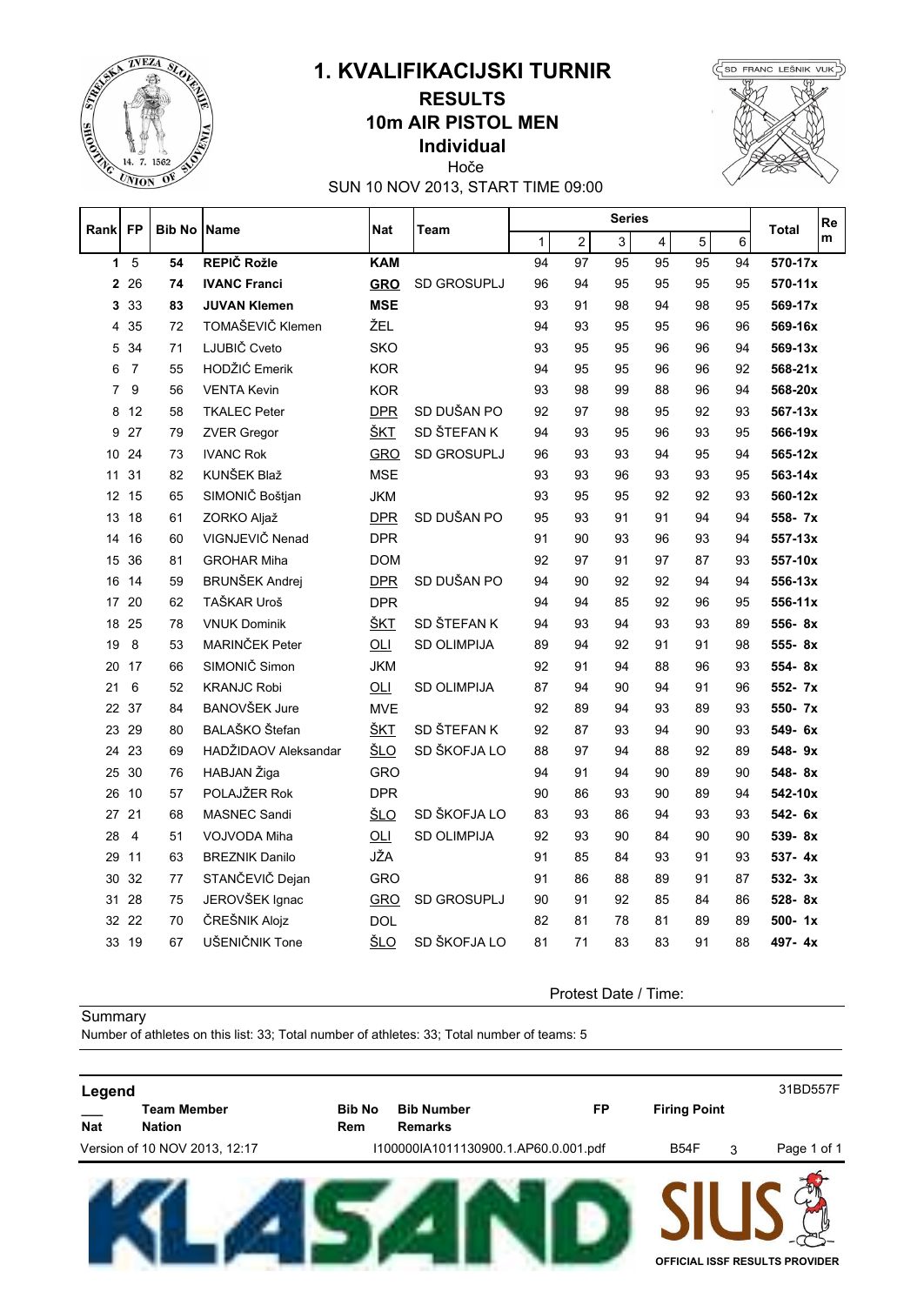

#### **1. KVALIFIKACIJSKI TURNIR RESULTS**

## **10m AIR PISTOL MEN**

**TEAM**



SD FRANC LEŠNIK VUK

SUN 10 NOV 2013, START TIME 09:00

| Rank           | <b>Bib No Name</b> |                           |              |                | <b>Series</b> |                |     |     | <b>Total</b> | <b>Remarks</b> |
|----------------|--------------------|---------------------------|--------------|----------------|---------------|----------------|-----|-----|--------------|----------------|
|                |                    |                           | $\mathbf{1}$ | $\overline{c}$ | 3             | $\overline{4}$ | 5   | 6   |              |                |
| 1              |                    | SD DUŠAN POŽENEL REČICA I | 281          | 280            | 281           | 278            | 280 | 281 | 1681-33x     |                |
|                | 58                 | <b>TKALEC Peter</b>       | 92           | 97             | 98            | 95             | 92  | 93  | 567-13x      |                |
|                | 61                 | ZORKO Aljaž               | 95           | 93             | 91            | 91             | 94  | 94  | 558-7x       |                |
|                | 59                 | <b>BRUNŠEK Andrej</b>     | 94           | 90             | 92            | 92             | 94  | 94  | 556-13x      |                |
| $\overline{2}$ |                    | SD ŠTEFAN KOVAČ TURNIŠČE  | 280          | 273            | 282           | 283            | 276 | 277 | 1671-33x     |                |
|                | 79                 | <b>ZVER Gregor</b>        | 94           | 93             | 95            | 96             | 93  | 95  | 566-19x      |                |
|                | 78                 | <b>VNUK Dominik</b>       | 94           | 93             | 94            | 93             | 93  | 89  | 556-8x       |                |
|                | 80                 | BALAŠKO Štefan            | 92           | 87             | 93            | 94             | 90  | 93  | 549-6x       |                |
| $\mathbf 3$    |                    | <b>SD GROSUPLJE</b>       | 282          | 278            | 280           | 274            | 274 | 275 | 1663-31x     |                |
|                | 74                 | <b>IVANC Franci</b>       | 96           | 94             | 95            | 95             | 95  | 95  | 570-11x      |                |
|                | 73                 | <b>IVANC Rok</b>          | 96           | 93             | 93            | 94             | 95  | 94  | 565-12x      |                |
|                | 75                 | JEROVŠEK Ignac            | 90           | 91             | 92            | 85             | 84  | 86  | 528-8x       |                |
| $\overline{4}$ |                    | <b>SD OLIMPIJA</b>        | 268          | 281            | 272           | 269            | 272 | 284 | 1646-23x     |                |
|                | 53                 | MARINČEK Peter            | 89           | 94             | 92            | 91             | 91  | 98  | 555-8x       |                |
|                | 52                 | <b>KRANJC Robi</b>        | 87           | 94             | 90            | 94             | 91  | 96  | 552- 7x      |                |
|                | 51                 | VOJVODA Miha              | 92           | 93             | 90            | 84             | 90  | 90  | 539-8x       |                |
| 5              |                    | <b>SD ŠKOFJA LOKA</b>     | 252          | 261            | 263           | 265            | 276 | 270 | 1587-19x     |                |
|                | 69                 | HADŽIDAOV Aleksandar      | 88           | 97             | 94            | 88             | 92  | 89  | 548-9x       |                |
|                | 68                 | <b>MASNEC Sandi</b>       | 83           | 93             | 86            | 94             | 93  | 93  | 542- 6x      |                |
|                | 67                 | UŠENIČNIK Tone            | 81           | 71             | 83            | 83             | 91  | 88  | 497-4x       |                |

Protest Date / Time:

**Summary** Number of athletes on this list: 15; Total number of athletes: 33; Total number of teams: 5

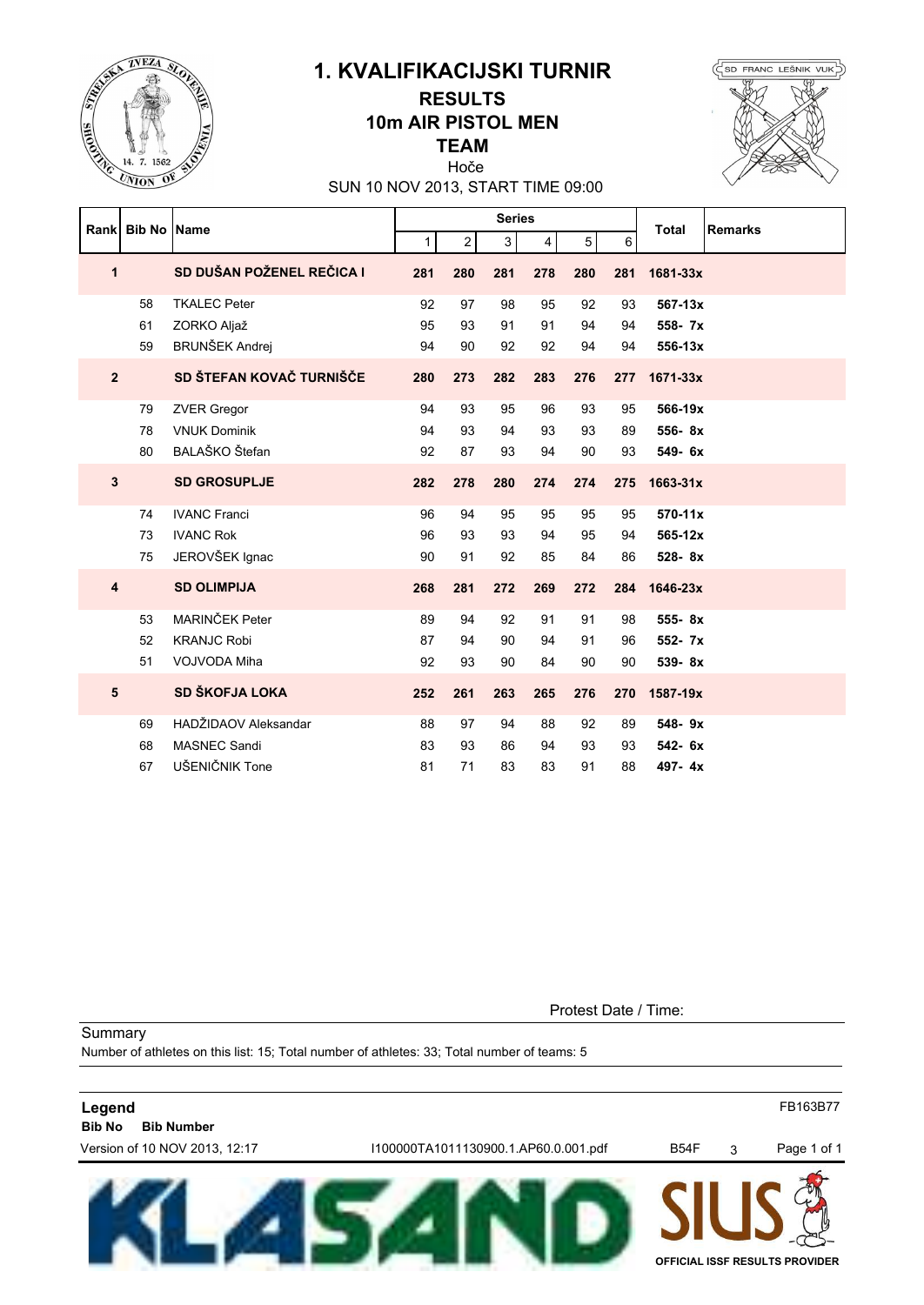

#### **Individual 10m AIR RIFLE JUNIOR WOMEN 1. KVALIFIKACIJSKI TURNIR RESULTS**



SUN 10 NOV 2013, START TIME 09:00 Hoče

| Rank            | <b>FP</b>       | <b>Bib No Name</b> |                      | <b>Nat</b> |    | <b>Series</b>  |    |    | Total       | <b>Remarks</b> |
|-----------------|-----------------|--------------------|----------------------|------------|----|----------------|----|----|-------------|----------------|
|                 |                 |                    |                      |            | 1  | $\overline{2}$ | 3  | 4  |             |                |
|                 | 117             | 105                | JEROVŠEK Klavdija    | <b>GRO</b> | 97 | 96             | 99 | 98 | 390-22x     |                |
| $\mathbf{2}$    | $5\phantom{.0}$ | 93                 | KUHARIČ Urška        | <b>KOR</b> | 95 | 95             | 96 | 97 | $383 - 21x$ |                |
| 3               | 3               | 92                 | <b>VERNIK Petra</b>  | <b>KOR</b> | 92 | 95             | 96 | 99 | $382 - 21x$ |                |
| 4               | 13              | 101                | LAZAR Lia            | <b>POR</b> | 96 | 95             | 97 | 94 | 382-14x     |                |
| 5               | 11              | 99                 | <b>HORVAT Sara</b>   | TJK        | 95 | 96             | 93 | 97 | 381-16x     |                |
| 6               | 16              | 104                | NAPRET Mateja        | <b>RHR</b> | 96 | 94             | 94 | 95 | $379 - 21x$ |                |
|                 | 7 14            | 102                | ČERNI Tamara         | GAN        | 96 | 95             | 93 | 95 | 379-19x     |                |
| 8               | 8               | 91                 | KAČIČ Jana           | <b>DPR</b> | 98 | 95             | 92 | 92 | 377-16x     |                |
| 9               | 6               | 95                 | KAUČIČ Sandra        | MLJ        | 94 | 94             | 94 | 93 | $375 - 15x$ |                |
| 10 <sup>1</sup> | 9               | 98                 | <b>PARTL Betina</b>  | <b>KFT</b> | 91 | 93             | 95 | 92 | $371 - 12x$ |                |
| 11              | $\overline{7}$  | 97                 | ŽALIK Melisa         | <b>KFT</b> | 94 | 93             | 91 | 93 | 371-10x     |                |
| 12 <sup>°</sup> | $\overline{4}$  | 94                 | ŠPINDLER Nuša        | <b>MLJ</b> | 90 | 90             | 96 | 93 | 369-10x     |                |
| 13 <sup>2</sup> | 12              | 100                | KAPLJA Nadja         | ŠLO        | 92 | 91             | 95 | 91 | $369 - 8x$  |                |
| 14              | 15              | 103                | <b>MARKELJ Vesna</b> | ŽEL        | 90 | 91             | 92 | 91 | $364 - 9x$  |                |
| 15              | 10              | 96                 | VOGRINČIČ Mihaela    | ČRE        | 86 | 83             | 88 | 87 | $344 - 1x$  |                |

Protest Date / Time:

**Summary** Number of athletes on this list: 15; Total number of athletes: 32; Total number of teams: 0

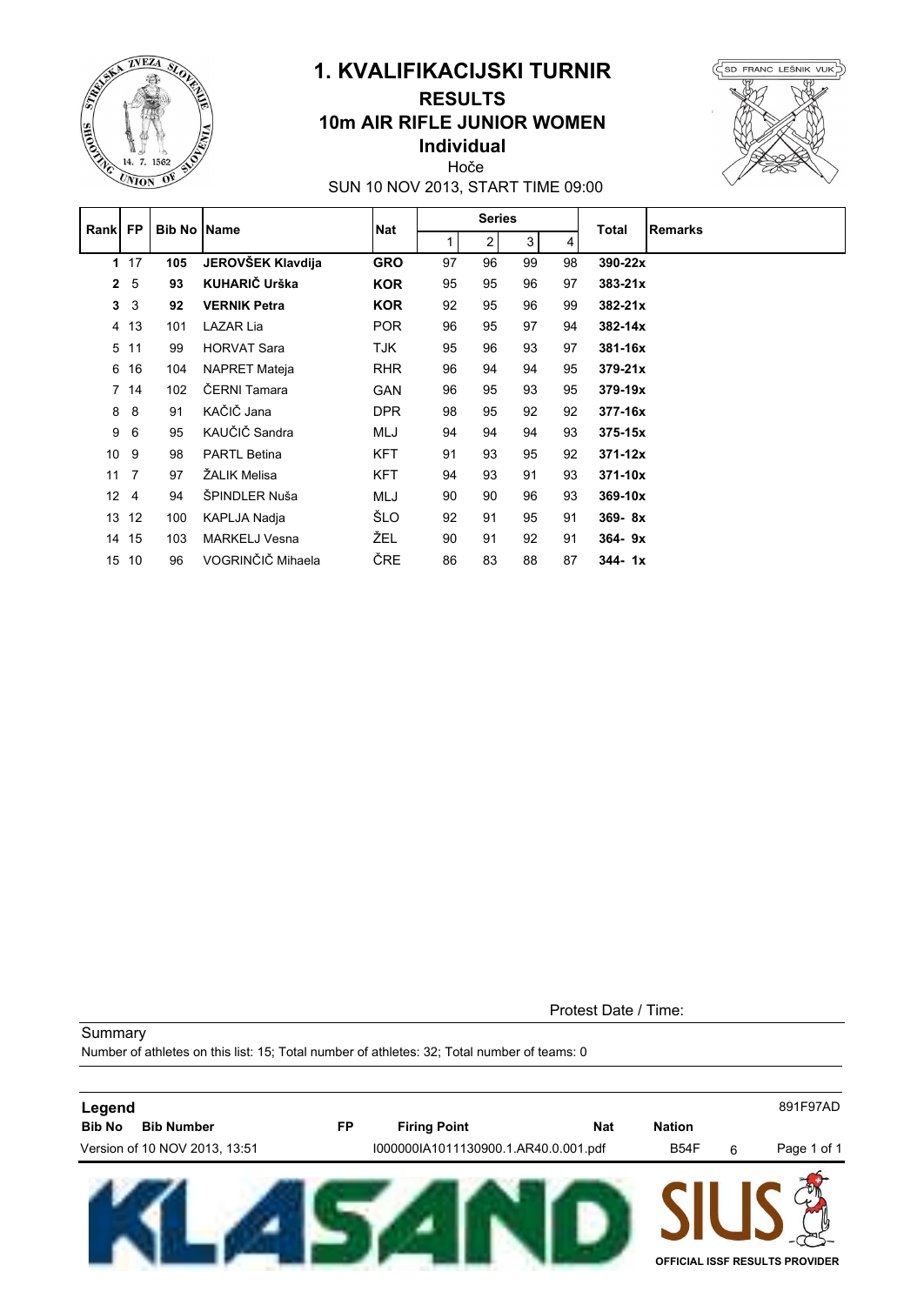

#### **Individual 10m AIR RIFLE JUNIOR MEN 1. KVALIFIKACIJSKI TURNIR RESULTS** Hoče



SUN 10 NOV 2013, START TIME 09:00

| <b>Rank</b>  | <b>FP</b>      | <b>Bib No</b> | <b>Name</b>            | <b>Nat</b> | Team                  |    |                | <b>Series</b> |    |    |    | <b>Total</b> | Re                  |
|--------------|----------------|---------------|------------------------|------------|-----------------------|----|----------------|---------------|----|----|----|--------------|---------------------|
|              |                |               |                        |            |                       | 1  | $\overline{2}$ | 3             | 4  | 5  | 6  |              | m                   |
| 1            | 13             | 131           | <b>PRESTEREL Anže</b>  | <b>TJK</b> |                       | 98 | 99             | 96            | 96 | 96 | 98 | 583-40x      |                     |
| $\mathbf{2}$ | 19             | 143           | ŽALIK Tadej            | ŠKT        |                       | 95 | 98             | 98            | 95 | 98 | 95 | 579-29x      |                     |
| 3            | 11             | 137           | ŠKAFAR Matjaž          | <u>ČRE</u> | SD ČRENŠOVCI          | 97 | 97             | 95            | 94 | 93 | 97 | 573-27x      |                     |
| 4            | 16             | 138           | PETELINEK Jaka         | <b>SKO</b> | <b>SD SLOVENSKE K</b> | 93 | 93             | 95            | 98 | 97 | 95 | 571-28x      |                     |
| 5            | 5              | 148           | PERNAT Aleš            | <b>KID</b> |                       | 96 | 98             | 98            | 92 | 96 | 90 | 570-27x      |                     |
| 6            | 25             | 300           | FROLOV Roman           | <b>RUS</b> |                       | 93 | 95             | 93            | 93 | 98 | 96 | 568-27x      |                     |
| 7            | 21             | 144           | <b>KANDARE Erik</b>    | <b>CER</b> |                       | 97 | 96             | 96            | 93 | 91 | 94 | 567-22x      |                     |
| 8            | 12             | 139           | <b>ROZMAN Alex</b>     | <b>RDG</b> |                       | 94 | 95             | 93            | 96 | 97 | 91 | 566-23x      |                     |
| 9            | 8              | 133           | KANOVNIK Anže          | <b>DOL</b> | SD DOLIČ              | 92 | 96             | 91            | 93 | 90 | 95 | 557-22x      |                     |
| 10           | 10             | 134           | MATAVŽ Mitja           | <b>DOL</b> | SD DOLIČ              | 92 | 96             | 93            | 91 | 93 | 92 | 557-20x      |                     |
| 11           | 17             | 142           | <b>KOLENC Jan</b>      | <b>GRO</b> |                       | 90 | 95             | 94            | 92 | 92 | 93 | 556-17x      |                     |
| 12           | $\overline{7}$ | 135           | NAGY Jan               | ČRE        | SD ČRENŠOVCI          | 90 | 92             | 83            | 95 | 97 | 97 | 554-21x      |                     |
| 13           | 6              | 132           | SENIČ Aljaž            | <b>DOL</b> | SD DOLIČ              | 95 | 92             | 91            | 91 | 92 | 90 | 551-19x      |                     |
| 14           | 18             | 145           | ŠUPERGER Amadej        | SKO        | SD SLOVENSKE K        | 90 | 89             | 93            | 88 | 89 | 91 | 540-10x      |                     |
| 15           | 14             | 140           | STOJANOVIČ Vasja       | <b>RDG</b> |                       | 92 | 87             | 84            | 94 | 86 | 92 | 535-16x      |                     |
| 16           | 15             | 141           | <b>IVANC Staš</b>      | <b>GRO</b> |                       | 90 | 86             | 92            | 86 | 92 | 88 | 534-12x      |                     |
| 17           | 22             | 147           | <b>HRIBERNIK Urban</b> | <b>FLV</b> |                       | 85 | 91             | 86            | 83 | 90 | 92 | 527- 5x      |                     |
| 18           | 20             | 146           | <b>KEBER Matej</b>     | <b>SKO</b> | <b>SD SLOVENSKE K</b> | 87 | 89             | 83            | 88 | 88 | 85 | 520-7x       |                     |
|              |                | 136           | KELENC Žan             | ČRE        | SD ČRENŠOVCI          |    |                |               |    |    |    |              | <b>DN</b><br>$\sim$ |

**S**

Protest Date / Time:

**Summary** 

Number of athletes on this list: 19; Total number of athletes: 30; Total number of teams: 3

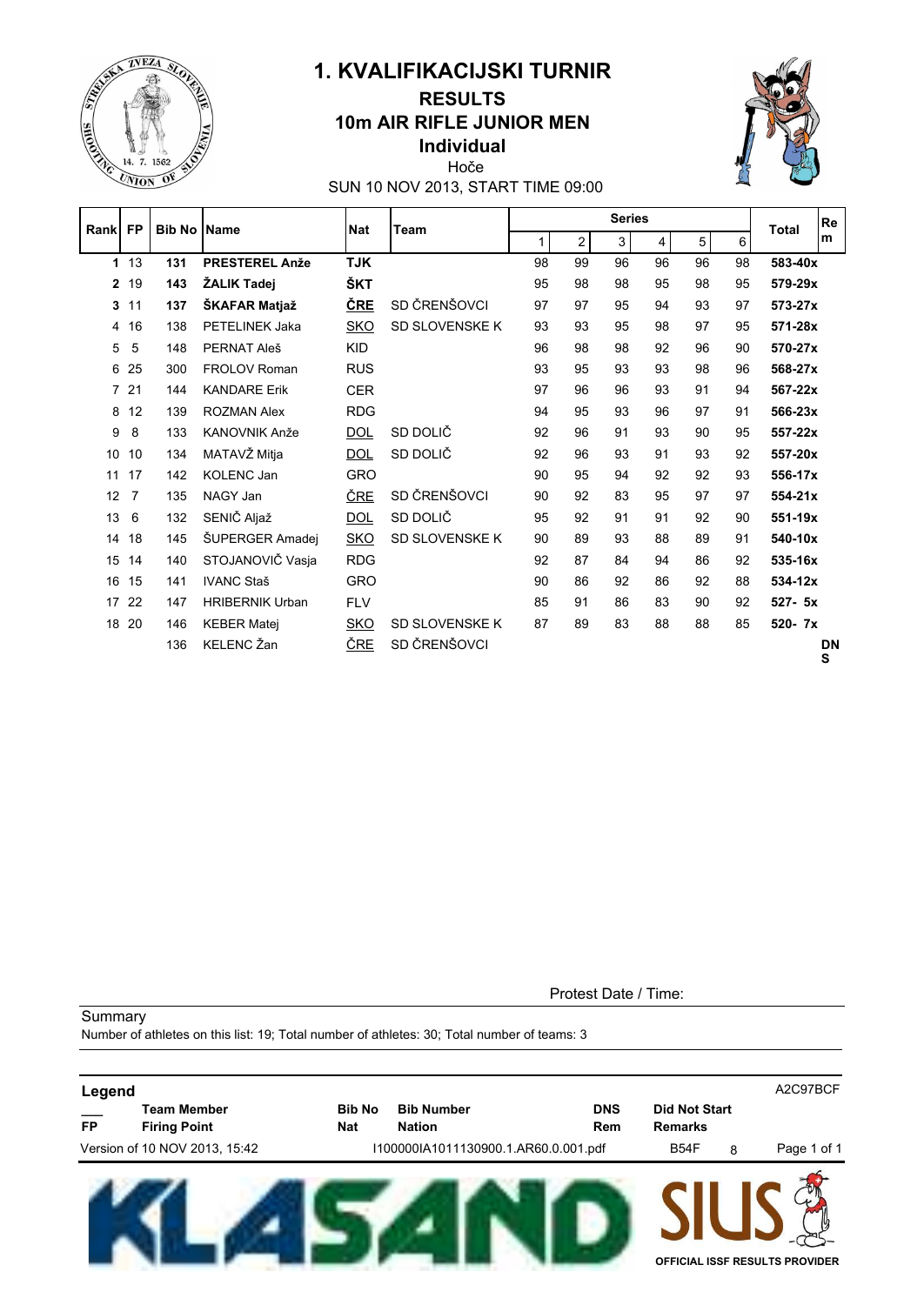

**TVEZA** 

UNION OF

#### **TEAM 10m AIR RIFLE JUNIOR MEN RESULTS**



SUN 10 NOV 2013, START TIME 09:00 Hoče

| Rankl          | <b>Bib No Name</b> |                             |     |                | <b>Series</b> |     |     |        | <b>Total</b> | <b>Remarks</b> |
|----------------|--------------------|-----------------------------|-----|----------------|---------------|-----|-----|--------|--------------|----------------|
|                |                    |                             | 1   | $\overline{2}$ | 3             | 4   | 5   | $6 \,$ |              |                |
| 1              |                    | SD DOLIČ                    | 279 | 284            | 275           | 275 | 275 | 277    | 1665-61x     |                |
|                | 133                | KANOVNIK Anže               | 92  | 96             | 91            | 93  | 90  | 95     | 557-22x      |                |
|                | 134                | MATAVŽ Mitja                | 92  | 96             | 93            | 91  | 93  | 92     | 557-20x      |                |
|                | 132                | SENIČ Aljaž                 | 95  | 92             | 91            | 91  | 92  | 90     | 551-19x      |                |
| $\overline{2}$ |                    | <b>SD SLOVENSKE KONJICE</b> | 270 | 271            | 271           | 274 | 274 | 271    | 1631-45x     |                |
|                | 138                | <b>PETELINEK Jaka</b>       | 93  | 93             | 95            | 98  | 97  | 95     | 571-28x      |                |
|                | 145                | ŠUPERGER Amadej             | 90  | 89             | 93            | 88  | 89  | 91     | 540-10x      |                |
|                | 146                | <b>KEBER Matej</b>          | 87  | 89             | 83            | 88  | 88  | 85     | 520-7x       |                |
|                |                    | <b>SD ČRENŠOVCI</b>         |     |                |               |     |     |        |              | <b>DNS</b>     |
|                | 137                | ŠKAFAR Matjaž               | 97  | 97             | 95            | 94  | 93  | 97     | 573-27x      |                |
|                | 135                | NAGY Jan                    | 90  | 92             | 83            | 95  | 97  | 97     | $554 - 21x$  |                |
|                | 136                | KELENC Žan                  |     |                |               |     |     |        |              | <b>DNS</b>     |

Protest Date / Time:

**Summary** Number of athletes on this list: 9; Total number of athletes: 30; Total number of teams: 3

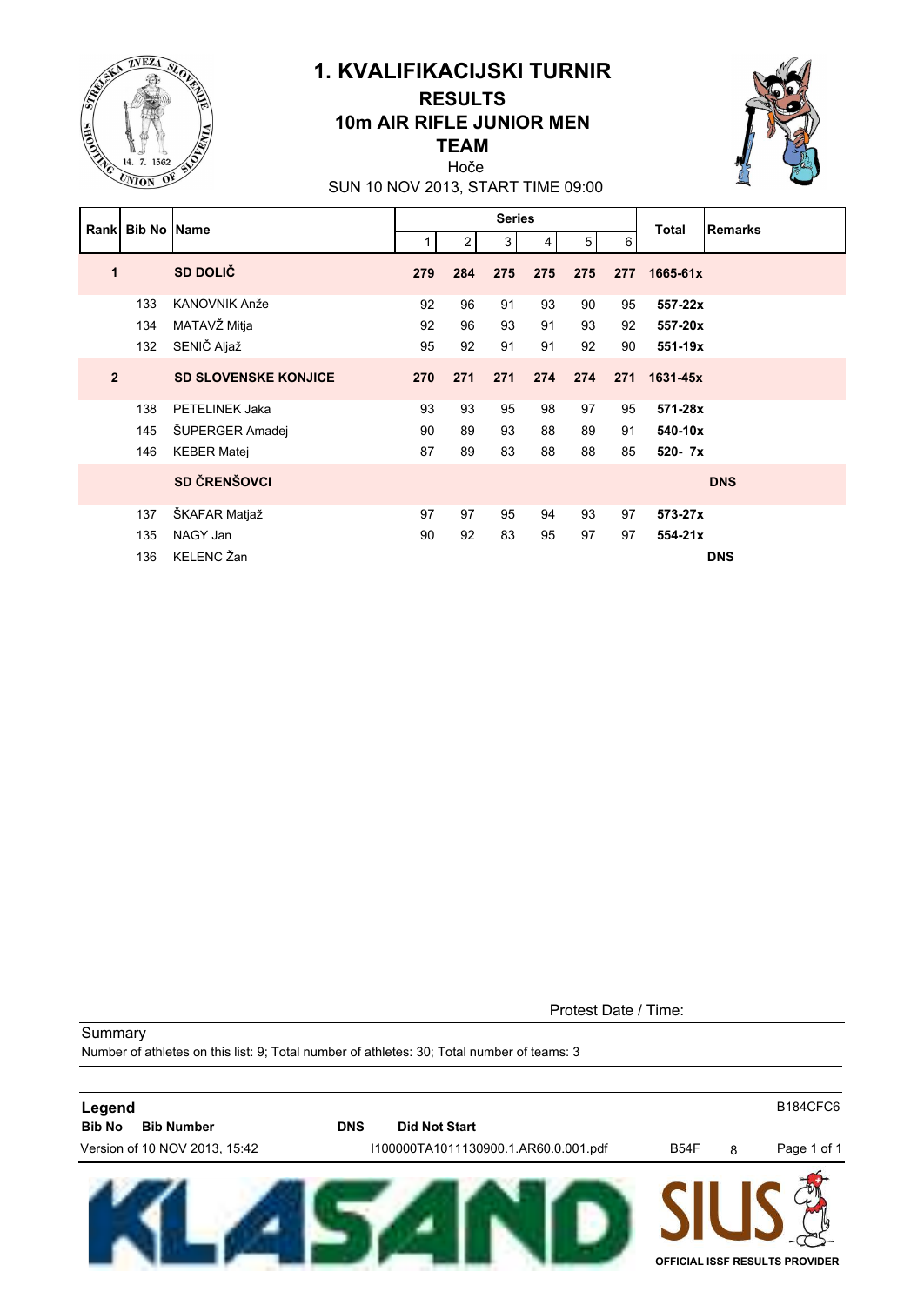

### **1. KVALIFIKACIJSKI TURNIR RESULTS**

### **10m AIR RIFLE WOMEN**

**Individual** Hoče



SUN 10 NOV 2013, START TIME 09:00

| Rank FP      |      | <b>Bib No IName</b> |                              | <b>Nat</b> | Team                    |     | <b>Series</b>  |                |     | <b>Total</b><br><b>Remarks</b> |
|--------------|------|---------------------|------------------------------|------------|-------------------------|-----|----------------|----------------|-----|--------------------------------|
|              |      |                     |                              |            |                         | 1   | $\overline{2}$ | 3 <sup>1</sup> | 4   |                                |
|              | 124  | 116                 | <b>DVORŠAK Živa</b>          | $OL$       | <b>SD OLIMPIJA</b>      | 100 | 100            | 98             | 100 | 398-37x                        |
| $\mathbf{2}$ | 33   | 126                 | RAZBORŠEK Teja               | <b>FLV</b> | SD FRANC LEŠNIK VU      | 99  | 97             | 99             | 99  | 394-24x                        |
| 3            | 31   | 125                 | PUFIČ Klavdija               | <b>FLV</b> | SD FRANC LEŠNIK VU      | 99  | 97             | 97             | 99  | 392-28x                        |
| 4            | 37   | 118                 | MUHIČ Živa                   | <b>POS</b> |                         | 98  | 96             | 99             | 99  | 392-24x                        |
| 5            | 23   | 111                 | <b>MAJSTOROVIČ</b><br>Jelica | <b>GRO</b> |                         | 98  | 97             | 98             | 99  | 392-22x                        |
| 6            | 22   | 115                 | <b>JUVAN Nina</b>            | <u>OLI</u> | <b>SD OLIMPIJA</b>      | 96  | 99             | 97             | 99  | 391-25x                        |
|              | 7 34 | 113                 | RATNIK SAŠA Marija KFT       |            |                         | 97  | 96             | 100            | 96  | 389-24x                        |
| 8            | 26   | 117                 | BENČINA Sonja                | OLI        | <b>SD OLIMPIJA</b>      | 96  | 98             | 98             | 96  | 388-23x                        |
| 9            | 38   | 119                 | VOGRINČIČ Bianka             | ČRE        |                         | 94  | 96             | 99             | 95  | 384-19x                        |
| 10           | 27   | 120                 | SMODIŠ Petra                 | <b>TRB</b> |                         | 93  | 97             | 95             | 95  | 380-18x                        |
| 11           | 29   | 121                 | CEROVŠEK Mojca               | <b>TRB</b> |                         | 94  | 92             | 95             | 97  | $378 - 12x$                    |
| 12           | 28   | 122                 | <b>MELE Vesna</b>            | <u>TSO</u> | <b>SD TOVARNE SLADK</b> | 95  | 93             | 90             | 95  | $373 - 11x$                    |
| 13           | 25   | 112                 | <b>NOVAK Breda</b>           | GRO        |                         | 92  | 91             | 90             | 94  | 367-10x                        |
| 14           | 30   | 123                 | <b>PETEK Suzana</b>          | <b>TSO</b> | SD TOVARNE SLADK        | 85  | 93             | 92             | 90  | 360-10x                        |
| 15           | 32   | 124                 | <b>MAJCEN Lea</b>            | <b>TSO</b> | <b>SD TOVARNE SLADK</b> | 82  | 91             | 86             | 90  | $349 - 8x$                     |
| 16           | 35   | 114                 | DOLENC Maja                  | ŠLO        |                         | 88  | 85             | 81             | 79  | $333 - 3x$                     |
|              |      | 127                 | <b>GRABNAR Tina</b>          | <b>FLV</b> | SD FRANC LEŠNIK VU      |     |                |                |     | <b>DNS</b>                     |

Protest Date / Time:

**Summary** 

Number of athletes on this list: 17; Total number of athletes: 32; Total number of teams: 3

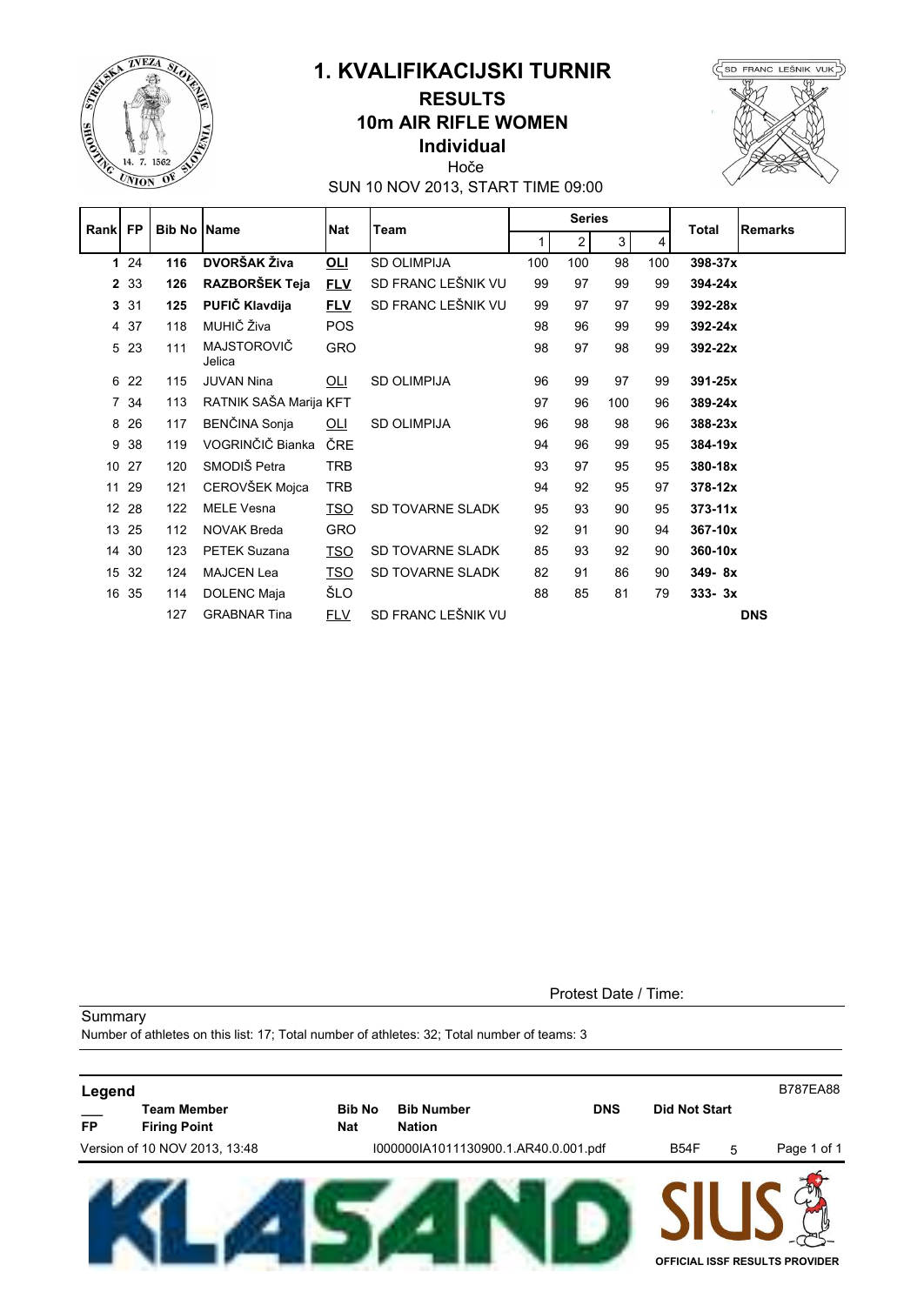

### **1. KVALIFIKACIJSKI TURNIR**

#### **10m AIR RIFLE WOMEN RESULTS**

#### **TEAM**

Hoče



SUN 10 NOV 2013, START TIME 09:00

|                | Rank Bib No Name |                            |     | <b>Series</b>  |                |     | <b>Total</b> | <b>Remarks</b> |
|----------------|------------------|----------------------------|-----|----------------|----------------|-----|--------------|----------------|
|                |                  |                            | 1   | $\overline{2}$ | 3 <sup>1</sup> | 4   |              |                |
| 1              |                  | <b>SD OLIMPIJA</b>         | 292 | 297            | 293            |     | 295 1177-85x |                |
|                | 116              | DVORŠAK Živa               | 100 | 100            | 98             | 100 | 398-37x      |                |
|                | 115              | <b>JUVAN Nina</b>          | 96  | 99             | 97             | 99  | 391-25x      |                |
|                | 117              | BENČINA Sonja              | 96  | 98             | 98             | 96  | 388-23x      |                |
| $\overline{2}$ |                  | SD TOVARNE SLADKORJA ORMOŽ | 262 | 277            | 268            | 275 | 1082-29x     |                |
|                | 122              | <b>MELE Vesna</b>          | 95  | 93             | 90             | 95  | $373 - 11x$  |                |
|                | 123              | <b>PETEK Suzana</b>        | 85  | 93             | 92             | 90  | 360-10x      |                |
|                | 124              | MAJCEN Lea                 | 82  | 91             | 86             | 90  | 349-8x       |                |
|                |                  | <b>SD FRANC LEŠNIK VUK</b> |     |                |                |     |              | <b>DNS</b>     |
|                | 126              | RAZBORŠEK Teja             | 99  | 97             | 99             | 99  | 394-24x      |                |
|                | 125              | PUFIČ Klavdija             | 99  | 97             | 97             | 99  | 392-28x      |                |
|                | 127              | <b>GRABNAR Tina</b>        |     |                |                |     |              | <b>DNS</b>     |

Protest Date / Time:

**Summary** Number of athletes on this list: 9; Total number of athletes: 32; Total number of teams: 3

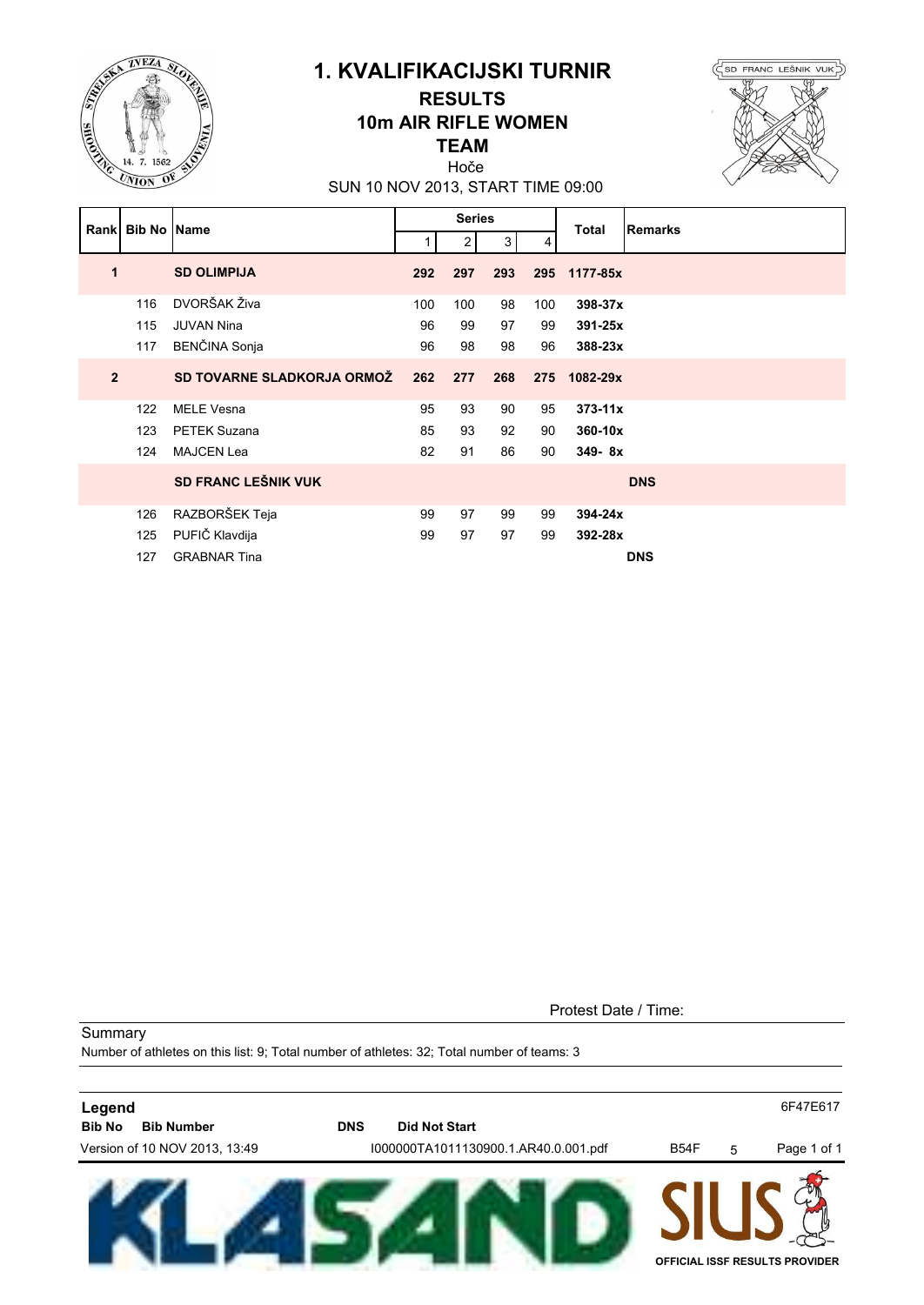

#### **Individual 10m AIR RIFLE MEN 1. KVALIFIKACIJSKI TURNIR RESULTS** Hoče



SUN 10 NOV 2013, START TIME 09:00

| <b>Rank</b> | FP             | <b>Bib No   Name</b> |                      | Nat        | Team               | <b>Series</b> |                |                |     | Re<br><b>Total</b> |         |         |
|-------------|----------------|----------------------|----------------------|------------|--------------------|---------------|----------------|----------------|-----|--------------------|---------|---------|
|             |                |                      |                      |            |                    | $\mathbf{1}$  | $\overline{2}$ | $\mathfrak{S}$ | 4   | 5                  | $\,6\,$ | m       |
| 1           | $\overline{7}$ | 167                  | MOIČEVIČ Željko      | <b>GRO</b> | SD GROSUPLJE       | 99            | 99             | 99             | 97  | 100                | 100     | 594-40x |
| 2           | 26             | 185                  | <b>JODL Benjamin</b> | 1PB        |                    | 99            | 99             | 98             | 98  | 99                 | 98      | 591-40x |
| 3           | 8              | 168                  | MARKOJA Robert ŠKT   |            | SD ŠTEFAN KOVAČ TU | 100           | 97             | 97             | 97  | 99                 | 98      | 588-39x |
| 4           | 14             | 164                  | <b>BERNOT Gašper</b> | <b>TJK</b> |                    | 99            | 97             | 99             | 100 | 95                 | 98      | 588-37x |
| 5           | 34             | 199                  | ČERNI Mitja          | GAN        |                    | 97            | 97             | 99             | 98  | 95                 | 99      | 585-41x |
| 6           | 2              | 161                  | RAVNIKAR Viljem      | <b>DPR</b> | SD DUŠAN POŽENEL R | 97            | 98             | 98             | 95  | 97                 | 100     | 585-35x |
| 7           | 24             | 184                  | BABIČ Bojan          | JJV        | SD JANKO JURKOVIČ  | 98            | 97             | 96             | 99  | 98                 | 96      | 584-35x |
| 8           | 25             | 183                  | PIRIH Maj            | OLI        |                    | 97            | 99             | 98             | 96  | 98                 | 96      | 584-32x |
| 9           | 21             | 178                  | ŠUMAK Jan            | <b>KOR</b> |                    | 99            | 97             | 97             | 97  | 98                 | 95      | 583-36x |
| 10          | 6              | 163                  | POTOČNIK Grega       | <b>DPR</b> | SD DUŠAN POŽENEL R | 94            | 97             | 97             | 97  | 98                 | 97      | 580-34x |
| 11          | 10             | 169                  | MAUČEC Gregor        | <u>ŠKT</u> | SD ŠTEFAN KOVAČ TU | 94            | 99             | 95             | 97  | 97                 | 96      | 578-31x |
| 12          | 32             | 198                  | ŠUŠTAR Jani          | ŽEL        |                    | 95            | 98             | 98             | 94  | 92                 | 99      | 576-29x |
| 13          | 11             | 174                  | TENŠAK Mirko         | JJV        | SD JANKO JURKOVIČ  | 95            | 97             | 96             | 99  | 94                 | 95      | 576-29x |
| 14          | 3              | 165                  | <b>BARIČ Matic</b>   | <b>GRO</b> | SD GROSUPLJE       | 97            | 94             | 96             | 99  | 94                 | 96      | 576-26x |
| 15          | 30             | 206                  | ČOPREŽ Tomaž         | <b>FLV</b> | SD FRANC LEŠNIK VU | 97            | 94             | 96             | 96  | 96                 | 97      | 576-25x |
| 16          | 15             | 171                  | DOVČ Andraž          | <b>TJE</b> |                    | 95            | 97             | 96             | 99  | 94                 | 94      | 575-31x |
| 17          | 23             | 182                  | GOTOVINA Gregor OLI  |            |                    | 95            | 95             | 97             | 96  | 96                 | 96      | 575-29x |
| 18          | 28             | 162                  | <b>KALIN Marjan</b>  | <b>DPR</b> | SD DUŠAN POŽENEL R | 95            | 96             | 95             | 97  | 96                 | 95      | 574-30x |
| 19          | 29             | 192                  | ŠKERL Marko          | <u>ŠLO</u> | SD ŠKOFJA LOKA     | 96            | 95             | 97             | 94  | 95                 | 97      | 574-29x |
| 20          | 36             | 201                  | STRAKUŠEK Martin TRB |            |                    | 94            | 95             | 96             | 98  | 94                 | 97      | 574-27x |
| 21          | 38             | 200                  | VERBANČIČ Denis GAN  |            |                    | 97            | 94             | 95             | 96  | 98                 | 94      | 574-26x |
| 22          | 13             | 175                  | HORVAT Marjan        | JJV        | SD JANKO JURKOVIČ  | 99            | 97             | 92             | 94  | 96                 | 95      | 573-31x |
| 23          | 33             | 190                  | VALENČAK Mitja       | <b>EMA</b> | SD ELEKTRO MARIBO  | 94            | 95             | 95             | 97  | 95                 | 96      | 572-28x |
| 24          | 31             | 189                  | <b>BRKIČ</b> Siniša  | <b>EMA</b> | SD ELEKTRO MARIBO  | 92            | 96             | 93             | 95  | 97                 | 97      | 570-23x |
| 25          | 38             | 205                  | <b>HERGULA Boris</b> | <b>TSO</b> |                    | 94            | 94             | 95             | 94  | 95                 | 96      | 568-22x |
| 26          | 18             | 179                  | MOHORIČ Matej        | GOR        | <b>SD GORJANCI</b> | 93            | 96             | 94             | 97  | 95                 | 92      | 567-25x |
| 27          | 36             | 203                  | FEVŽER Martin        | <b>SKO</b> |                    | 91            | 93             | 95             | 97  | 93                 | 97      | 566-27x |
| 28          | 28             | 187                  | <b>UMNIK Jani</b>    | <b>PRE</b> |                    | 93            | 93             | 95             | 95  | 94                 | 95      | 565-26x |
| 29          | 5              | 166                  | <b>VIDMAR Alain</b>  | <b>GRO</b> | SD GROSUPLJE       | 92            | 97             | 93             | 93  | 96                 | 94      | 565-22x |
| 30          | 37             | 197                  | PRAJNDL Žiga         | <b>RDG</b> |                    | 92            | 93             | 95             | 94  | 97                 | 94      | 565-21x |
| 31          | 33             | 194                  | DOLENC Janez         | <u>ŠLO</u> | SD ŠKOFJA LOKA     | 91            | 96             | 95             | 95  | 93                 | 93      | 563-21x |
|             | 32 19          | 177                  | <b>HORVAT Tadej</b>  | <b>KOR</b> |                    | 93            | 95             | 92             | 94  | 94                 | 94      | 562-21x |
|             | 33 31          | 193                  | KRŽIŠNIK Rok         | <u>ŠLO</u> | SD ŠKOFJA LOKA     | 93            | 92             | 94             | 95  | 94                 | 92      | 560-17x |
|             | 34 17          | 172                  | <b>VRHUNC Luka</b>   | <b>TJE</b> |                    | 93            | 95             | 90             | 91  | 96                 | 94      | 559-20x |
|             | 35 35          | 195                  | REMIČ Jože           | ŠLO        |                    | 96            | 95             | 93             | 93  | 93                 | 89      | 559-16x |
|             | 36 20          | 180                  | <b>KORELC Peter</b>  | <b>GOR</b> | SD GORJANCI        | 94            | 97             | 92             | 94  | 91                 | 90      | 558-14x |
|             | 37 35          | 191                  | LAZAROV Alan         | <b>EMA</b> |                    | 90            | 94             | 92             | 95  | 92                 | 94      | 557-17x |
|             | 38 12          | 170                  | MAUČEC Avguštin      | <u>ŠKT</u> | SD ŠTEFAN KOVAČ TU | 93            | 92             | 91             | 95  | 93                 | 92      | 556-17x |
|             | 39 16          | 176                  | <b>GORENC Alojz</b>  | JJV        |                    | 91            | 94             | 96             | 91  | 92                 | 89      | 553-13x |
|             | 40 29          | 188                  | MAURIČ Blaž          | <b>EMA</b> | SD ELEKTRO MARIBO  | 96            | 95             | 88             | 91  | 91                 | 89      | 550-15x |
|             | 41 37          | 196                  | BOŽNAR Grega         | ŠLO        |                    | 92            | 89             | 90             | 92  | 91                 | 94      | 548-17x |
|             |                |                      |                      |            |                    |               |                |                |     |                    |         |         |

Version of 10 NOV 2013, 17:44 I100000IA1011130900.1.AR60.0.001.pdf 7 Page 1 of 2



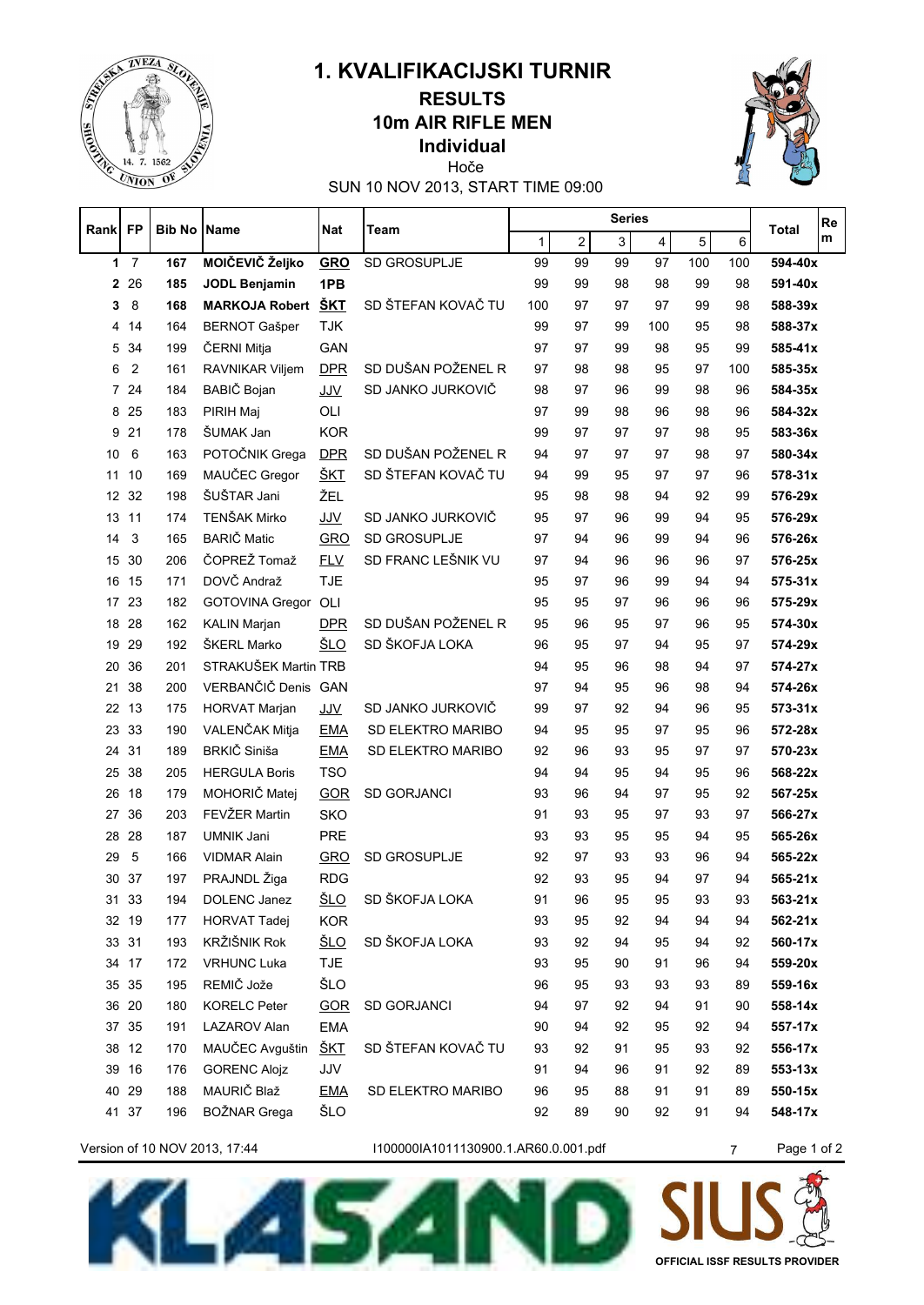| <b>Rank</b> | <b>FP</b> | <b>Bib No IName</b> |                      | <b>Nat</b> | <b>Feam</b>        |    |                |    | lRe |             |    |              |                |
|-------------|-----------|---------------------|----------------------|------------|--------------------|----|----------------|----|-----|-------------|----|--------------|----------------|
|             |           |                     |                      |            |                    |    | $\overline{2}$ |    | 4   | $5^{\circ}$ | 6  | <b>Total</b> | m              |
|             | 42 34     | 208                 | DAMIJAN Gregor       | <b>FLV</b> | SD FRANC LEŠNIK VU | 90 | 94             | 91 | 92  | 88          | 93 | 548-13x      |                |
|             | 43 27     | 186                 | JERAM Josip          | CEL        |                    | 91 | 88             | 89 | 91  | 92          | 94 | 545-10x      |                |
|             | 44 22     | 181                 | MOHORIČ Hanzi        | <b>GOR</b> | <b>SD GORJANCI</b> | 89 | 88             | 87 | 92  | 96          | 88 | 540-14x      |                |
|             |           | 173                 | KOCBEK Gorazd        | JJV        |                    |    |                |    |     |             |    |              | <b>DN</b><br>S |
|             |           | 207                 | <b>MLAKAR Gregor</b> | <b>FLV</b> | SD FRANC LEŠNIK VU |    |                |    |     |             |    |              | <b>DN</b><br>s |

Protest Date / Time:

**Summary** 

Number of athletes on this list: 46; Total number of athletes: 65; Total number of teams: 8